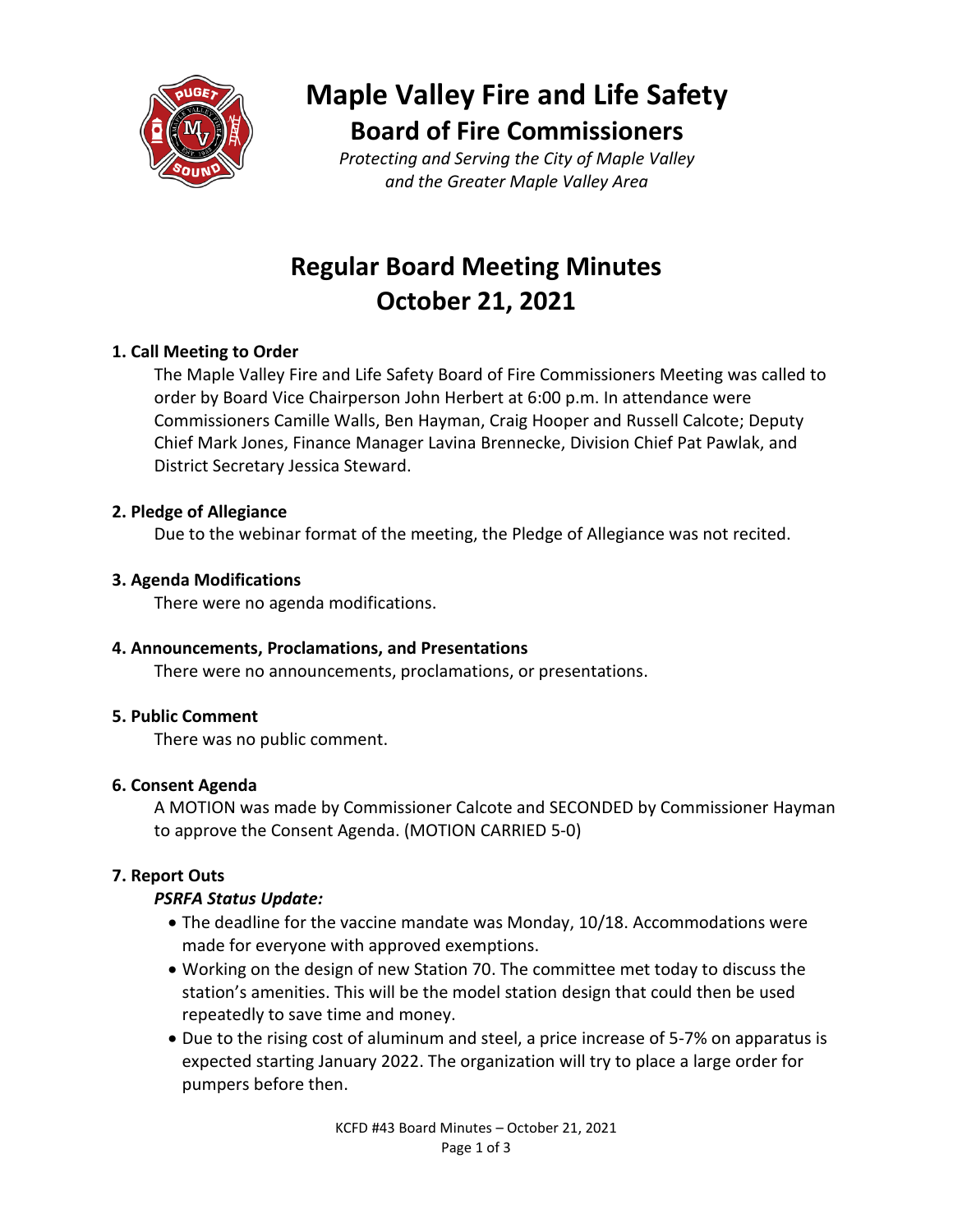• Wrapping up the budget and preparing to close out spending. The 2020 Annual Report was mailed out today to all Commissioners.

## *Financial Report:*

• Finance Director Brennecke reviewed the Q3 budget report. She noted that some of the items under Total Admin & Support are placeholders. Spending is currently at 70%. The projected cash balances were also reviewed.

# *Local 1747:*

• No report.

## **8. Correspondence**

There was no correspondence.

## **9. Unfinished Business**

There was no unfinished business.

## **10. New Business**

## Financial Policies

Chief Jones discussed the overall financial plan for the district. There will be \$16 million in the fund balance at the end of this year. Policies need to be established for money that will be set aside into a reserve fund, and a rainy-day fund if the Board wants. Chief Jones referenced a previous policy from Chief Dorflinger that earmarked 4%. We have single source funding from property taxes, so setting aside extra is smart given the potential for fluctuating taxes. The remaining funds could be put into asset preservation, apparatus and equipment (a risk assessment presentation will be given at the next meeting), and future stations. At some point a property should be identified for a new station. Discussed the 2006 Sutphen reserve apparatus, industry standard is to sell apparatus at 15 years age. Chief Jones is researching options for a brush truck and new or used reserve apparatus. Wildland urban interface fires are a risk now. Best financial practice would be to allocate funds vs. having a bulk amount in one fund. Commissioner Walls requested to see mileage reports for the reserve rigs, which Chief Jones will compile and present. Commissioner Herbert asked about rotating apparatus for mileage balance - this is not a typical practice except with aid cars. The Board was in support of a fund balance of \$5 million with a rainy day fund. Best practices say 30% plus extra 5 for insurance would be plenty. Vice Chair Herbert supported the 30%. Commissioner Hayman would feel more comfortable with a higher amount. A plan to put money back if it goes under the 30% will be identified in the policy. Chief Jones will put together a draft policy with 30%. This item will move forward as unfinished business at the next meeting.

### Maple Valley Fire & Life Safety District #43 Revenue Source Public Hearing The Revenue Source Public Hearing was opened at 6:53 p.m. by Vice Chairperson Herbert.

• A presentation was given by Finance Director Brennecke on the 2022 preliminary budget as it was presented in the agenda packet. Commissioner Hooper requested to see more documentation on the line items that had a significant increase. Finance Director Brennecke will research and provide it at the next meeting.